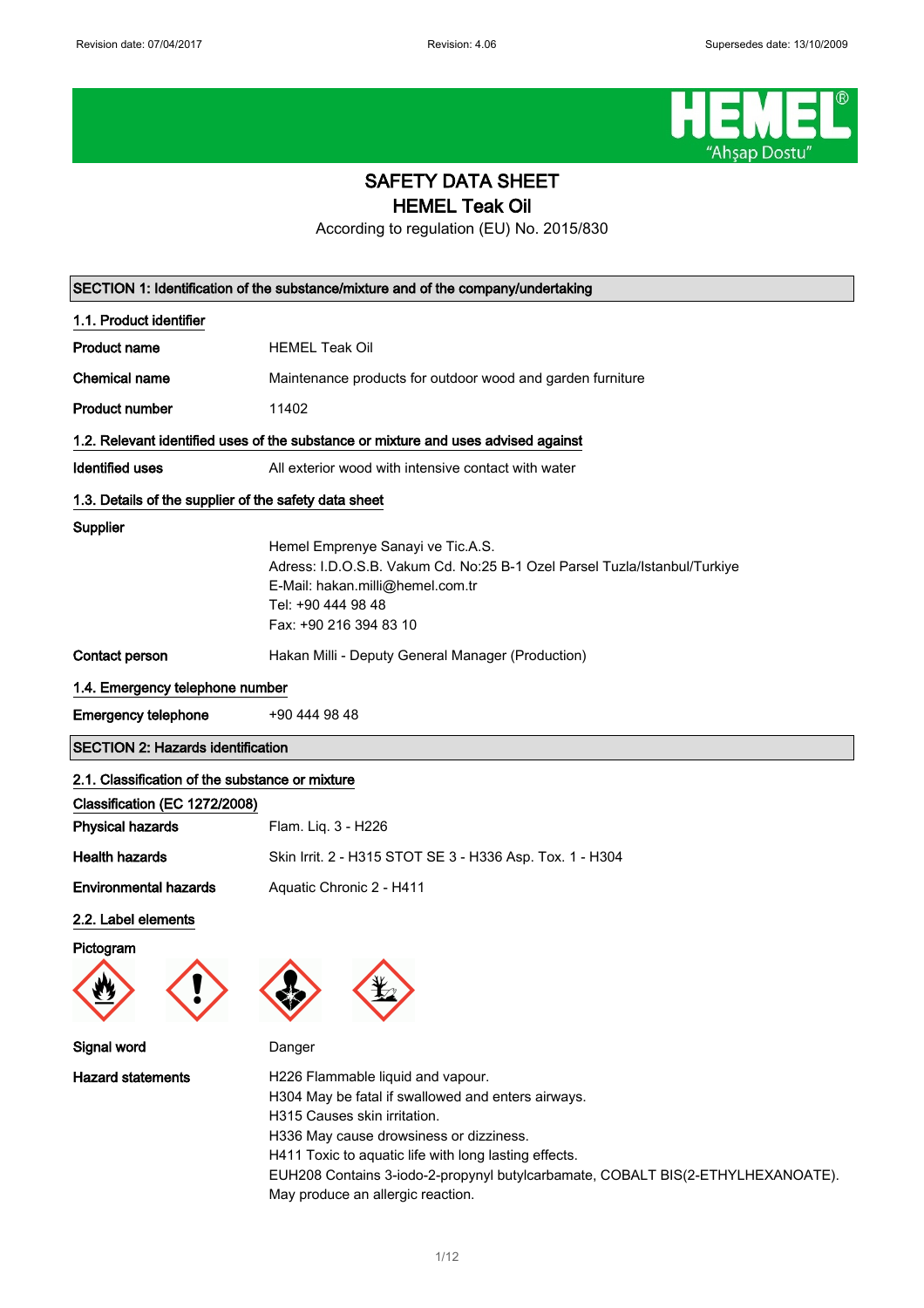| <b>Precautionary statements</b> | P210 Keep away from heat, hot surfaces, sparks, open flames and other ignition sources. No<br>smoking.<br>P261 Avoid breathing vapour/ spray.                 |
|---------------------------------|---------------------------------------------------------------------------------------------------------------------------------------------------------------|
|                                 | P271 Use only outdoors or in a well-ventilated area.                                                                                                          |
|                                 | P280 Wear protective gloves/ protective clothing/ eye protection/ face protection.                                                                            |
|                                 | P301+P310 IF SWALLOWED: Immediately call a POISON CENTER/ doctor.                                                                                             |
|                                 | P303+P361+P353 IF ON SKIN (or hair): Take off immediately all contaminated clothing.                                                                          |
|                                 | Rinse skin with water/ shower.                                                                                                                                |
|                                 | P331 Do NOT induce vomiting.                                                                                                                                  |
|                                 | P501 Dispose of contents/ container in accordance with national regulations.                                                                                  |
|                                 | P403+P235 Store in a well-ventilated place. Keep cool.                                                                                                        |
| Contains                        | Naphtha (petroleum), hydrotreated heavy, Distillates (petroleum), hydrotreated light,<br>Hydrocarbons, C14-C18, n-alkanes, isoalkanes, cyclics, <2% aromatics |

## 2.3. Other hazards

This product does not contain any substances classified as PBT or vPvB.

## SECTION 3: Composition/information on ingredients

### 3.2. Mixtures

| Naphtha (petroleum), hydrotreated heavy                                                                                             |                      | 40-60%   |
|-------------------------------------------------------------------------------------------------------------------------------------|----------------------|----------|
| CAS number: 64742-48-9                                                                                                              | EC number: 265-150-3 |          |
| Classification<br>Flam. Liq. 3 - H226<br>Skin Irrit. 2 - H315<br>STOT SE 3 - H336<br>Asp. Tox. 1 - H304<br>Aquatic Chronic 2 - H411 |                      |          |
| Distillates (petroleum), hydrotreated light<br>CAS number: 64742-47-8                                                               | EC number: 265-149-8 | $1 - 5%$ |
| Classification<br>Asp. Tox. 1 - H304                                                                                                |                      |          |
| Hydrocarbons, C14-C18, n-alkanes, isoalkanes, cyclics, <2%<br>aromatics                                                             |                      | $1 - 5%$ |
| CAS number: -                                                                                                                       | EC number: 927-632-8 |          |
| Classification<br>Asp. Tox. 1 - H304                                                                                                |                      |          |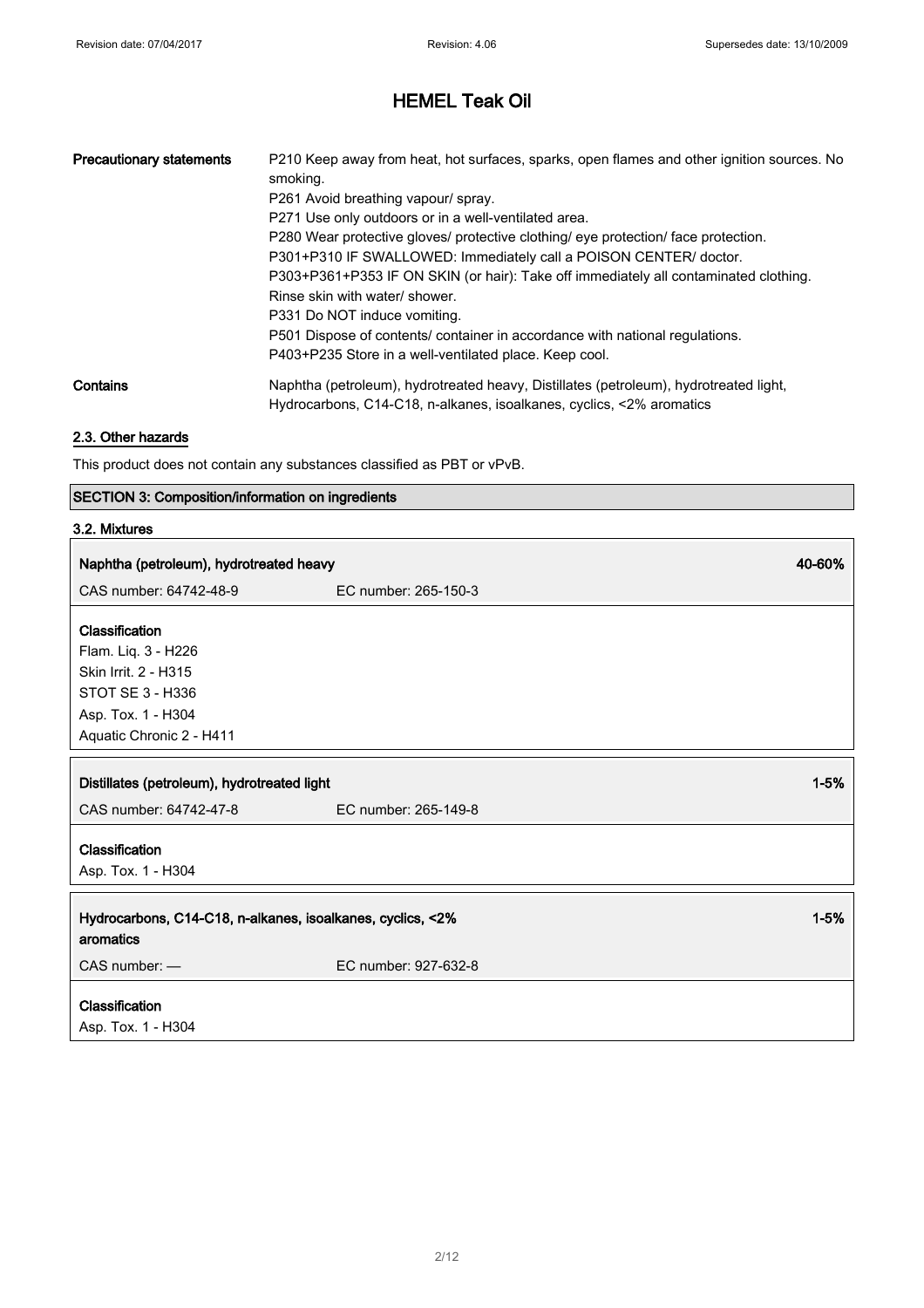| 3-iodo-2-propynyl butylcarbamate                                                                                                                                                   | $1\%$                                                                                                                                                                                                                                   |
|------------------------------------------------------------------------------------------------------------------------------------------------------------------------------------|-----------------------------------------------------------------------------------------------------------------------------------------------------------------------------------------------------------------------------------------|
| CAS number: 55406-53-6                                                                                                                                                             | EC number: 259-627-5                                                                                                                                                                                                                    |
| M factor (Acute) = $10$                                                                                                                                                            | M factor (Chronic) = $1$                                                                                                                                                                                                                |
| Classification<br>Acute Tox. 4 - H302<br>Acute Tox. 3 - H331<br>Eye Dam. 1 - H318<br>Skin Sens. 1 - H317<br>STOT RE 1 - H372<br>Aquatic Acute 1 - H400<br>Aquatic Chronic 1 - H410 |                                                                                                                                                                                                                                         |
| <b>COBALT BIS(2-ETHYLHEXANOATE)</b>                                                                                                                                                | 1%                                                                                                                                                                                                                                      |
| CAS number: 136-52-7                                                                                                                                                               | EC number: 205-250-6                                                                                                                                                                                                                    |
| M factor (Acute) = $1$                                                                                                                                                             | M factor (Chronic) = $1$                                                                                                                                                                                                                |
| Classification<br><b>Skin Sens. 1 - H317</b><br>Repr. 2 - H361f<br>Aquatic Acute 1 - H400<br>Aquatic Chronic 1 - H410                                                              |                                                                                                                                                                                                                                         |
|                                                                                                                                                                                    | The full text for all hazard statements is displayed in Section 16.                                                                                                                                                                     |
| <b>Composition comments</b>                                                                                                                                                        | This product does not contain any hazardous ingredients, or ingredients with national<br>workplace exposure limits. No classified ingredients, or those having occupational exposure<br>limits, present above the levels of disclosure. |
| <b>SECTION 4: First aid measures</b>                                                                                                                                               |                                                                                                                                                                                                                                         |
| 4.1. Description of first aid measures                                                                                                                                             |                                                                                                                                                                                                                                         |
| General information                                                                                                                                                                | If in doubt, get medical attention promptly. Show this Safety Data Sheet to the medical<br>personnel.                                                                                                                                   |
| Inhalation                                                                                                                                                                         | Move affected person to fresh air and keep warm and at rest in a position comfortable for<br>breathing. Loosen tight clothing such as collar, tie or belt. Get medical attention if symptoms<br>are severe or persist.                  |
| Ingestion                                                                                                                                                                          | Rinse mouth thoroughly with water. If in doubt, get medical attention promptly. Do not induce<br>vomiting unless under the direction of medical personnel.                                                                              |
| <b>Skin contact</b>                                                                                                                                                                | Rinse with water. Take off immediately all contaminated clothing and wash it before reuse.<br>Get medical attention promptly if symptoms occur after washing. If in doubt, get medical<br>attention promptly.                           |
| Eye contact                                                                                                                                                                        | Rinse with water. Do not rub eye. Continue to rinse for at least 10 minutes. Remove any<br>contact lenses and open eyelids wide apart. Get medical attention if any discomfort continues.                                               |
| <b>Protection of first aiders</b>                                                                                                                                                  | First aid personnel should wear appropriate protective equipment during any rescue.                                                                                                                                                     |
|                                                                                                                                                                                    | 4.2. Most important symptoms and effects, both acute and delayed                                                                                                                                                                        |
| <b>General information</b>                                                                                                                                                         | The severity of the symptoms described will vary dependent on the concentration and the<br>length of exposure.                                                                                                                          |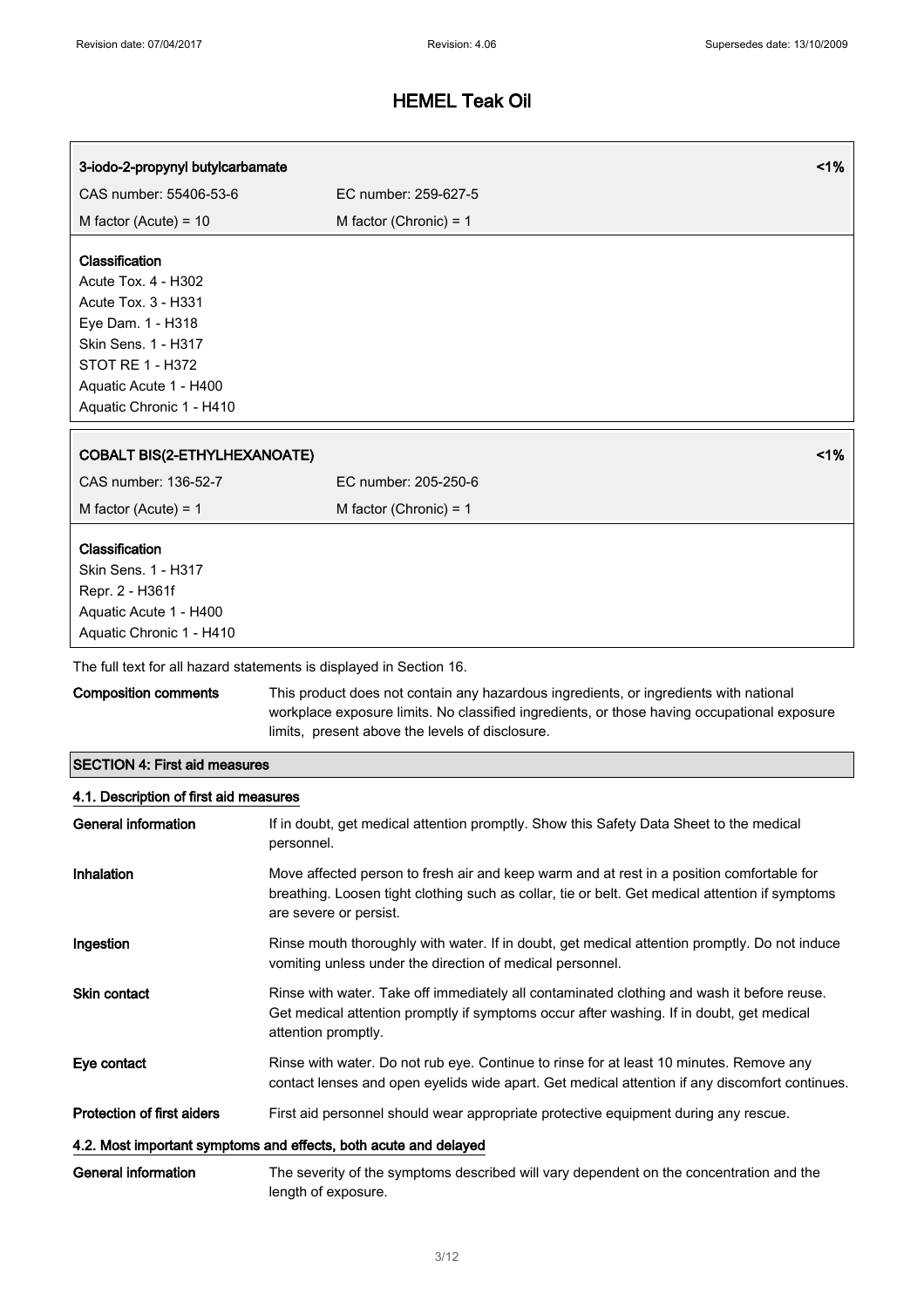| Inhalation                                                 | Vapours may cause headache, fatigue, dizziness and nausea. Vapours may cause<br>drowsiness and dizziness.                                                                                                                                                                                                      |
|------------------------------------------------------------|----------------------------------------------------------------------------------------------------------------------------------------------------------------------------------------------------------------------------------------------------------------------------------------------------------------|
| Ingestion                                                  | May cause stomach pain or vomiting. Ingestion may cause severe irritation of the mouth, the<br>oesophagus and the gastrointestinal tract. Aspiration hazard if swallowed. May be harmful if<br>swallowed and enters airways.                                                                                   |
| <b>Skin contact</b>                                        | Irritating to skin. Redness.                                                                                                                                                                                                                                                                                   |
| Eye contact                                                | Pain. Itchiness. Redness.                                                                                                                                                                                                                                                                                      |
|                                                            | 4.3. Indication of any immediate medical attention and special treatment needed                                                                                                                                                                                                                                |
| Notes for the doctor                                       | Treat symptomatically.                                                                                                                                                                                                                                                                                         |
| <b>SECTION 5: Firefighting measures</b>                    |                                                                                                                                                                                                                                                                                                                |
| 5.1. Extinguishing media                                   |                                                                                                                                                                                                                                                                                                                |
| Suitable extinguishing media                               | Extinguish with alcohol-resistant foam, carbon dioxide, dry powder or water fog. Use fire-<br>extinguishing media suitable for the surrounding fire.                                                                                                                                                           |
| Unsuitable extinguishing<br>media                          | Do not use water jet as an extinguisher, as this will spread the fire.                                                                                                                                                                                                                                         |
| 5.2. Special hazards arising from the substance or mixture |                                                                                                                                                                                                                                                                                                                |
| Specific hazards                                           | Containers can burst violently or explode when heated, due to excessive pressure build-up.<br>Flammable liquid and vapour. Vapours may be ignited by a spark, a hot surface or an ember.<br>Vapours may form explosive mixtures with air. Fire-water run-off in sewers may create fire or<br>explosion hazard. |
| <b>Hazardous combustion</b><br>products                    | Thermal decomposition or combustion products may include the following substances:<br>Harmful gases or vapours. Asphyxiating gases. Carbon dioxide (CO2). Carbon monoxide<br>(CO). Carbon monoxide (CO).                                                                                                       |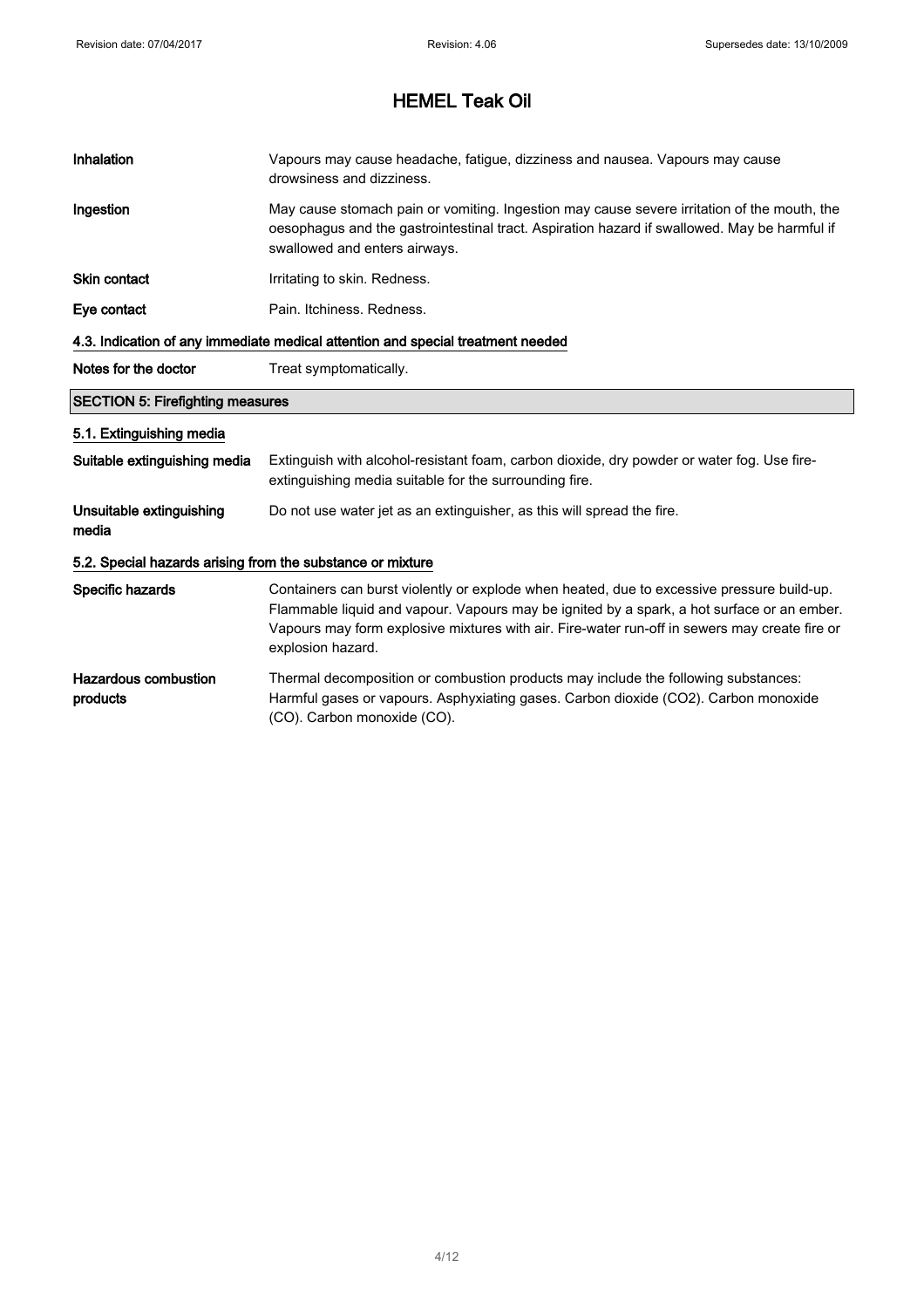#### 5.3. Advice for firefighters

| Protective actions during<br>firefighting        | Avoid breathing fire gases or vapours. Evacuate area. Cool containers exposed to heat with<br>water spray and remove them from the fire area if it can be done without risk. Cool containers<br>exposed to flames with water until well after the fire is out. If a leak or spill has not ignited, use<br>water spray to disperse vapours and protect men stopping the leak. Control run-off water by<br>containing and keeping it out of sewers and watercourses. If risk of water pollution occurs,<br>notify appropriate authorities. |
|--------------------------------------------------|------------------------------------------------------------------------------------------------------------------------------------------------------------------------------------------------------------------------------------------------------------------------------------------------------------------------------------------------------------------------------------------------------------------------------------------------------------------------------------------------------------------------------------------|
| Special protective equipment<br>for firefighters | Wear positive-pressure self-contained breathing apparatus (SCBA) and appropriate protective<br>clothing. Firefighter's clothing conforming to European standard EN469 (including helmets,<br>protective boots and gloves) will provide a basic level of protection for chemical incidents.                                                                                                                                                                                                                                               |

#### SECTION 6: Accidental release measures

#### 6.1. Personal precautions, protective equipment and emergency procedures

Personal precautions Wear protective clothing as described in Section 8 of this safety data sheet. Avoid contact with skin, eyes and clothing. No action shall be taken without appropriate training or involving any personal risk. Evacuate area. Provide adequate ventilation. No smoking, sparks, flames or other sources of ignition near spillage.

#### 6.2. Environmental precautions

### Environmental precautions Avoid discharge into drains or watercourses or onto the ground. Contain spillage with sand, earth or other suitable non-combustible material. Spillages or uncontrolled discharges into watercourses must be reported immediately to the Environmental Agency or other appropriate regulatory body.

#### 6.3. Methods and material for containment and cleaning up

Methods for cleaning up Clear up spills immediately and dispose of waste safely. Eliminate all ignition sources if safe to do so. No smoking, sparks, flames or other sources of ignition near spillage. Do not allow material to enter confined spaces, due to the risk of explosion. Once evaporation is complete, place paper in a suitable waste disposal container and seal securely. Flush contaminated area with plenty of water. Wash thoroughly after dealing with a spillage. Inform authorities if large amounts are involved. Large Spillages: Absorb in vermiculite, dry sand or earth and place into containers.

#### 6.4. Reference to other sections

Reference to other sections For personal protection, see Section 8. See Section 11 for additional information on health hazards. See Section 12 for additional information on ecological hazards. For waste disposal, see Section 13.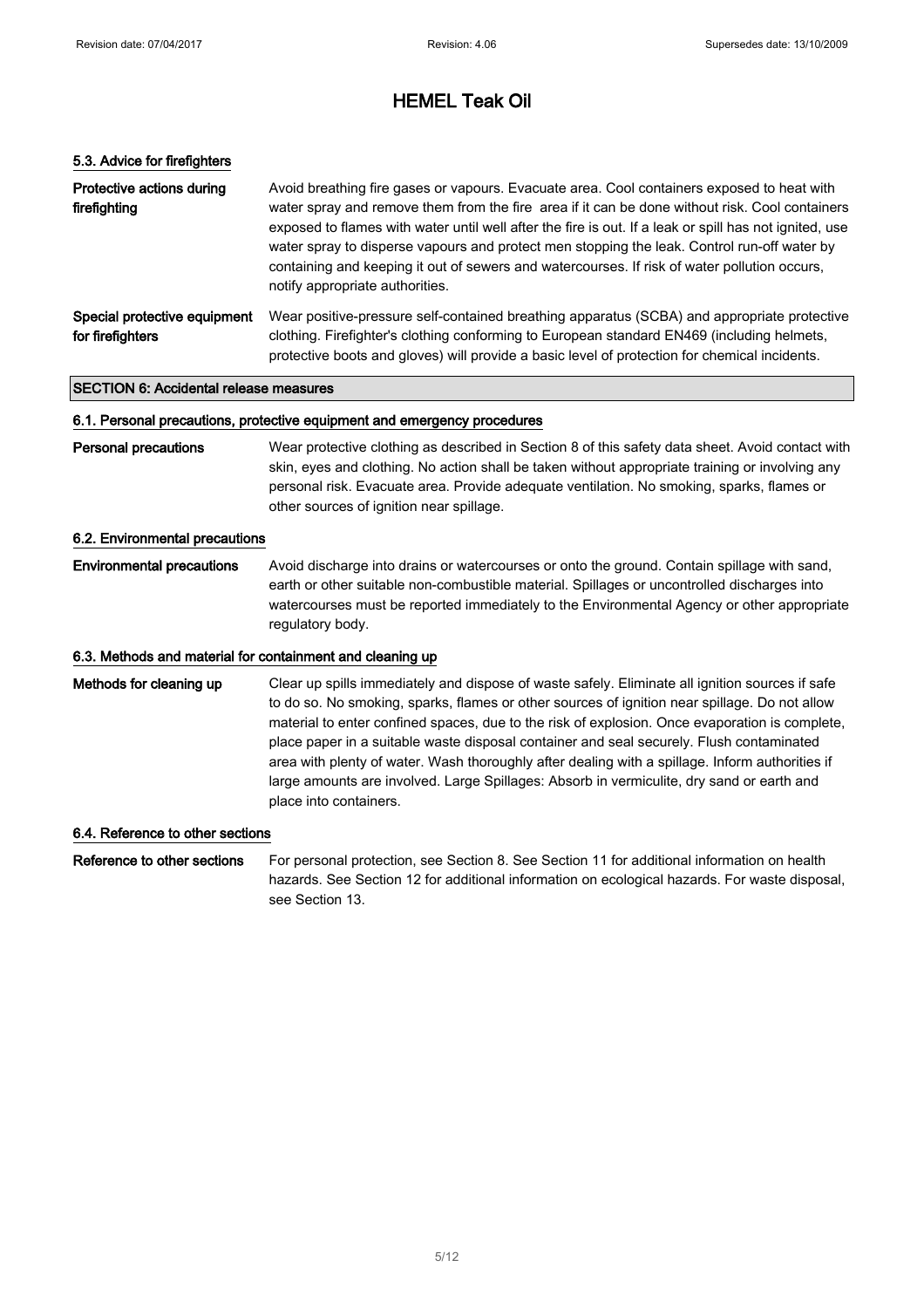#### SECTION 7: Handling and storage

| 7.1. Precautions for safe handling                      |                                                                                                                                                                                                                                                                                                                                                                                                                                                                                                                                                                                                               |
|---------------------------------------------------------|---------------------------------------------------------------------------------------------------------------------------------------------------------------------------------------------------------------------------------------------------------------------------------------------------------------------------------------------------------------------------------------------------------------------------------------------------------------------------------------------------------------------------------------------------------------------------------------------------------------|
| Usage precautions                                       | Read and follow manufacturer's recommendations. Wear protective clothing as described in<br>Section 8 of this safety data sheet. Avoid contact with skin, eyes and clothing. Handle all<br>packages and containers carefully to minimise spills. Keep container tightly sealed when not<br>in use. Avoid the formation of mists. Keep away from heat, hot surfaces, sparks, open flames<br>and other ignition sources. No smoking. Do not handle until all safety precautions have been<br>read and understood. Do not handle broken packages without protective equipment. Do not<br>reuse empty containers. |
| Advice on general<br>occupational hygiene               | Wash promptly if skin becomes contaminated. Take off contaminated clothing and wash it<br>before reuse. Wash contaminated clothing before reuse.                                                                                                                                                                                                                                                                                                                                                                                                                                                              |
|                                                         | 7.2. Conditions for safe storage, including any incompatibilities                                                                                                                                                                                                                                                                                                                                                                                                                                                                                                                                             |
| Storage precautions                                     | Keep out of the reach of children. Keep away from food, drink and animal feeding stuffs. Keep<br>away from oxidising materials, heat and flames. Keep only in the original container. Keep<br>container tightly closed, in a cool, well ventilated place. Keep containers upright. Protect<br>containers from damage.                                                                                                                                                                                                                                                                                         |
| Storage class                                           | Flammable liquid storage.                                                                                                                                                                                                                                                                                                                                                                                                                                                                                                                                                                                     |
| 7.3. Specific end use(s)                                |                                                                                                                                                                                                                                                                                                                                                                                                                                                                                                                                                                                                               |
| Specific end use(s)                                     | The identified uses for this product are detailed in Section 1.2.                                                                                                                                                                                                                                                                                                                                                                                                                                                                                                                                             |
| <b>SECTION 8: Exposure Controls/personal protection</b> |                                                                                                                                                                                                                                                                                                                                                                                                                                                                                                                                                                                                               |

#### 8.1. Control parameters

Occupational exposure limits

No information available.

#### 8.2. Exposure controls

#### Protective equipment





Appropriate engineering controls Provide adequate ventilation. Use explosion-proof general and local exhaust ventilation. Ensure operatives are trained to minimise exposure. Eye/face protection Eyewear complying with an approved standard should be worn if a risk assessment indicates eye contact is possible. Hand protection **Chemical-resistant, impervious gloves complying with an approved standard should be worn if** a risk assessment indicates skin contact is possible. To protect hands from chemicals, gloves should comply with European Standard EN374. The breakthrough time for any glove material may be different for different glove manufacturers. When used with mixtures, the protection time of gloves cannot be accurately estimated. The most suitable glove should be chosen in consultation with the glove supplier/manufacturer, who can provide information about the breakthrough time of the glove material. Wear protective gauntlets made of the following material: Polyvinyl chloride (PVC). Butyl rubber. Other skin and body protection Wear apron or protective clothing in case of contact.

Hygiene measures Wash hands thoroughly after handling. Do not eat, drink or smoke when using this product. Wash contaminated clothing before reuse.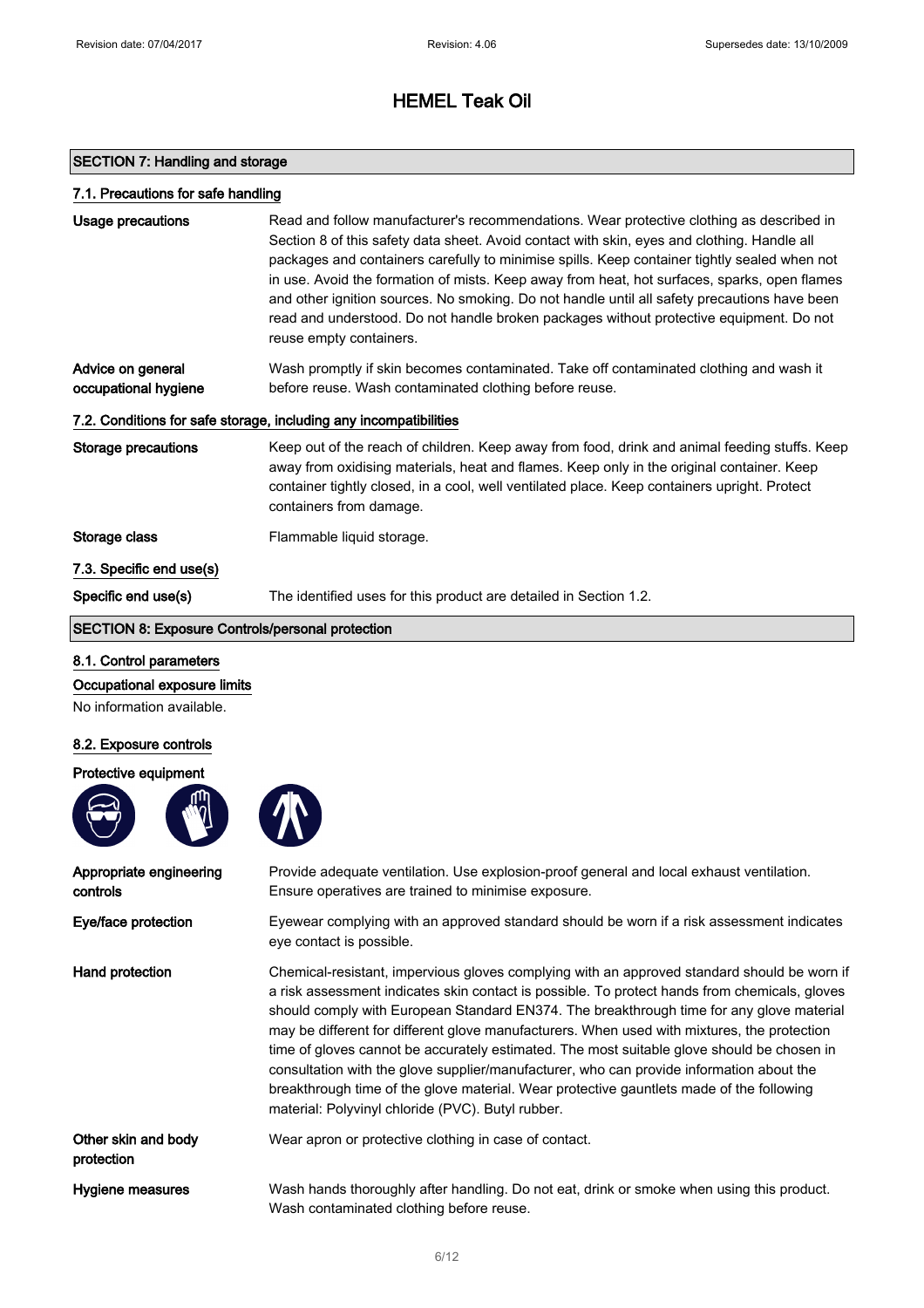| <b>Respiratory protection</b>             | If ventilation is inadequate, suitable respiratory protection must be worn.                                                                                                                                      |
|-------------------------------------------|------------------------------------------------------------------------------------------------------------------------------------------------------------------------------------------------------------------|
| <b>Environmental exposure</b><br>controls | Keep container tightly sealed when not in use. Emissions from ventilation or work process<br>equipment should be checked to ensure they comply with the requirements of environmental<br>protection legislation. |

## SECTION 9: Physical and Chemical Properties

| 9.1. Information on basic physical and chemical properties |                                                                                                                                                                                                                  |  |
|------------------------------------------------------------|------------------------------------------------------------------------------------------------------------------------------------------------------------------------------------------------------------------|--|
| Appearance                                                 | Liquid.                                                                                                                                                                                                          |  |
| Colour                                                     | Clear                                                                                                                                                                                                            |  |
| Odour                                                      | Characteristic.                                                                                                                                                                                                  |  |
| рH                                                         | No information available.                                                                                                                                                                                        |  |
| <b>Melting point</b>                                       | Not applicable.                                                                                                                                                                                                  |  |
| Initial boiling point and range                            | No information available.                                                                                                                                                                                        |  |
| Flash point                                                | 102,2 °F                                                                                                                                                                                                         |  |
| Vapour pressure                                            | No information available.                                                                                                                                                                                        |  |
| Vapour density                                             | No information available.                                                                                                                                                                                        |  |
| <b>Relative density</b>                                    | 0,85 g/ml                                                                                                                                                                                                        |  |
| Solubility(ies)                                            | Solvent Based Insoluble in water.                                                                                                                                                                                |  |
| Auto-ignition temperature                                  | No information available.                                                                                                                                                                                        |  |
| <b>Viscosity</b>                                           | 10 Sn. (DIN4 25°C)                                                                                                                                                                                               |  |
| 9.2. Other information                                     |                                                                                                                                                                                                                  |  |
| Other information                                          | The information provided is for the final product.                                                                                                                                                               |  |
| Volatile organic compound                                  | This product contains a maximum VOC content of 482 g/l.                                                                                                                                                          |  |
|                                                            |                                                                                                                                                                                                                  |  |
| <b>SECTION 10: Stability and reactivity</b>                |                                                                                                                                                                                                                  |  |
| 10.1. Reactivity                                           |                                                                                                                                                                                                                  |  |
| <b>Reactivity</b>                                          | There are no known reactivity hazards associated with this product.                                                                                                                                              |  |
| 10.2. Chemical stability                                   |                                                                                                                                                                                                                  |  |
| <b>Stability</b>                                           | Stable at normal ambient temperatures and when used as recommended. Stable under the<br>prescribed storage conditions.                                                                                           |  |
| 10.3. Possibility of hazardous reactions                   |                                                                                                                                                                                                                  |  |
| Possibility of hazardous<br>reactions                      | The following materials may react with the product: Oxidising agents.                                                                                                                                            |  |
| 10.4. Conditions to avoid                                  |                                                                                                                                                                                                                  |  |
| Conditions to avoid                                        | Avoid heat, flames and other sources of ignition. Containers can burst violently or explode<br>when heated, due to excessive pressure build-up. Static electricity and formation of sparks<br>must be prevented. |  |
| 10.5. Incompatible materials                               |                                                                                                                                                                                                                  |  |
| Materials to avoid                                         | Oxidising agents. Acids - oxidising.                                                                                                                                                                             |  |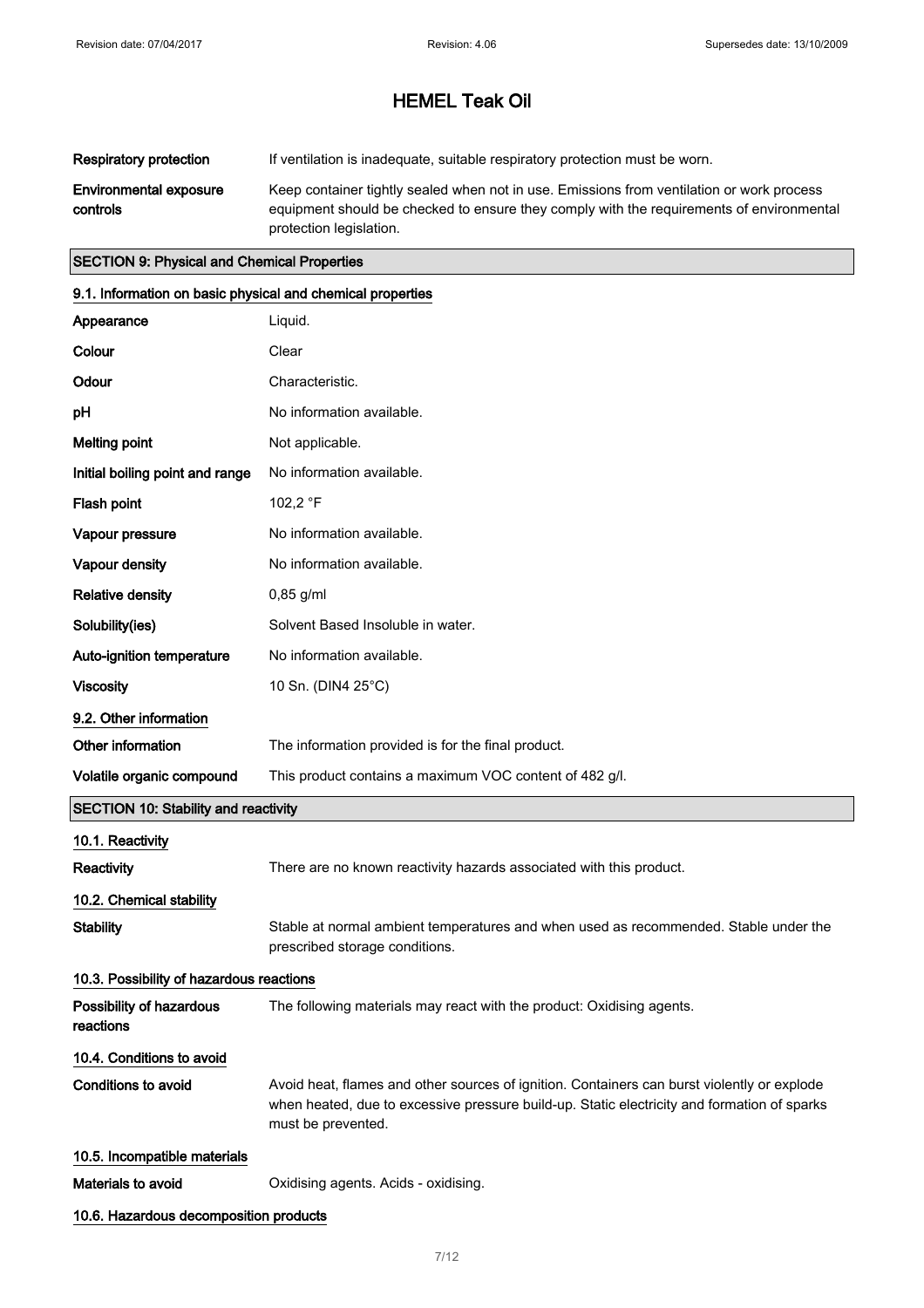Hazardous decomposition products Does not decompose when used and stored as recommended.

8/ 12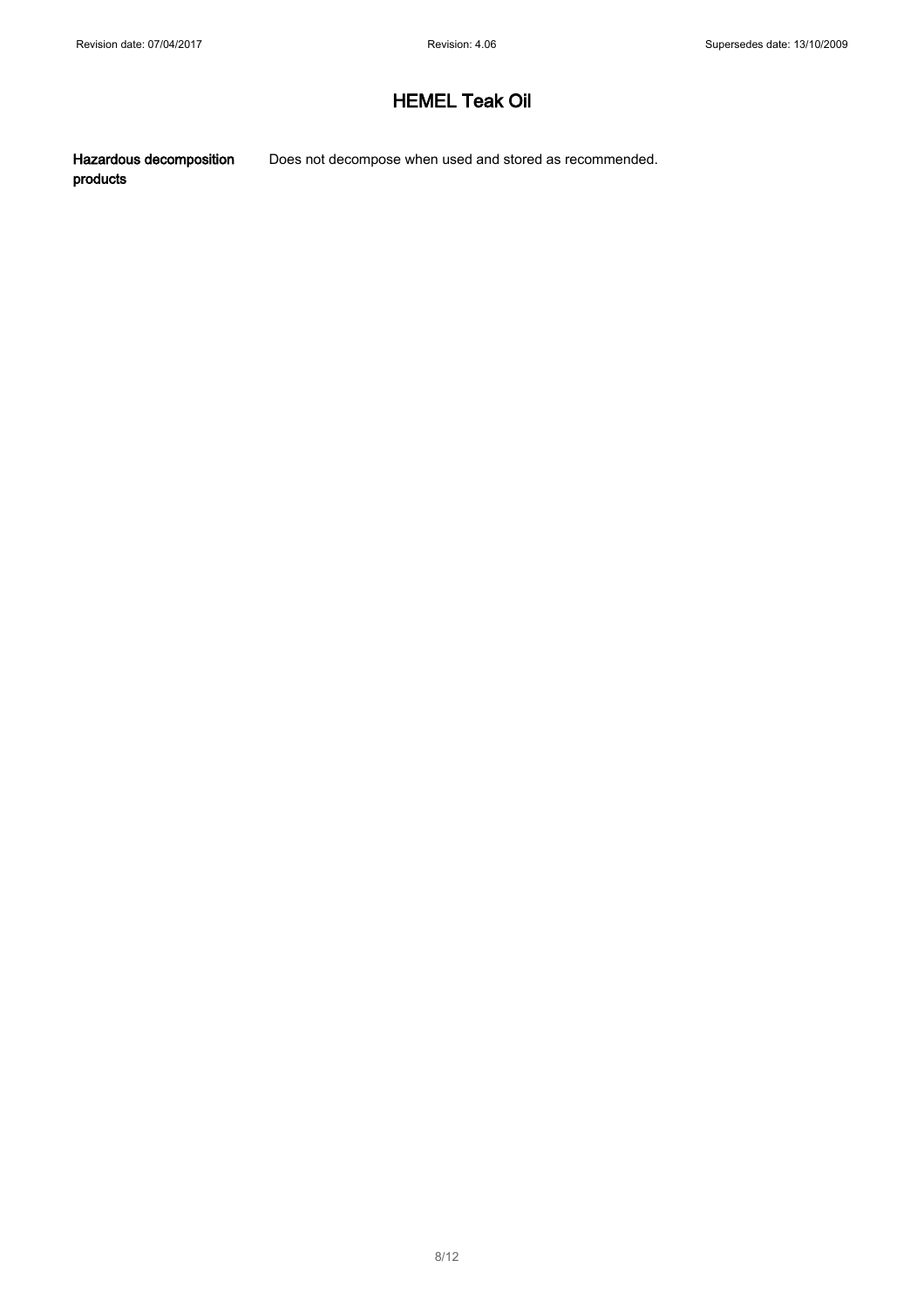## SECTION 11: Toxicological information

| 11.1. Information on toxicological effects                                  |                                                                                                                                                                                                |
|-----------------------------------------------------------------------------|------------------------------------------------------------------------------------------------------------------------------------------------------------------------------------------------|
| Acute toxicity - inhalation<br><b>ATE inhalation (dusts/mists)</b><br>mg/l) | 150.0                                                                                                                                                                                          |
| Skin corrosion/irritation<br>Skin corrosion/irritation                      | Severe skin irritation.                                                                                                                                                                        |
| Serious eye damage/irritation<br>Serious eye damage/irritation              | Based on available data the classification criteria are not met.                                                                                                                               |
| <b>Respiratory sensitisation</b><br><b>Respiratory sensitisation</b>        | Based on available data the classification criteria are not met.                                                                                                                               |
| <b>Skin sensitisation</b><br><b>Skin sensitisation</b>                      | Based on available data the classification criteria are not met.                                                                                                                               |
| Germ cell mutagenicity<br>Genotoxicity - in vitro                           | Based on available data the classification criteria are not met.                                                                                                                               |
| Genotoxicity - in vivo                                                      | Based on available data the classification criteria are not met.                                                                                                                               |
| Carcinogenicity<br>Carcinogenicity                                          | Based on available data the classification criteria are not met.                                                                                                                               |
| Reproductive toxicity<br>Reproductive toxicity - fertility                  | Based on available data the classification criteria are not met.                                                                                                                               |
| Reproductive toxicity -<br>development                                      | Based on available data the classification criteria are not met.                                                                                                                               |
| Specific target organ toxicity - single exposure                            |                                                                                                                                                                                                |
| STOT - single exposure                                                      | May cause drowsiness or dizziness.                                                                                                                                                             |
| Specific target organ toxicity - repeated exposure                          |                                                                                                                                                                                                |
| STOT - repeated exposure                                                    | Not classified as a specific target organ toxicant after repeated exposure.                                                                                                                    |
| <b>Aspiration hazard</b><br><b>Aspiration hazard</b>                        | May be fatal if swallowed and enters airways.                                                                                                                                                  |
| Inhalation                                                                  | Prolonged or repeated exposure to vapours in high concentrations may cause the following<br>adverse effects: May cause drowsiness or dizziness. Vapours may cause drowsiness and<br>dizziness. |
| Ingestion                                                                   | May cause stomach pain or vomiting.                                                                                                                                                            |
| Skin contact                                                                | Redness. Irritating to skin.                                                                                                                                                                   |
| Eye contact                                                                 | Causes serious eye irritation. Redness. Irritation and redness, followed by blurred vision.                                                                                                    |
| Route of entry                                                              | Ingestion Inhalation Skin and/or eye contact                                                                                                                                                   |
| <b>Target organs</b>                                                        | No specific target organs known.                                                                                                                                                               |
| <b>SECTION 12: Ecological Information</b>                                   |                                                                                                                                                                                                |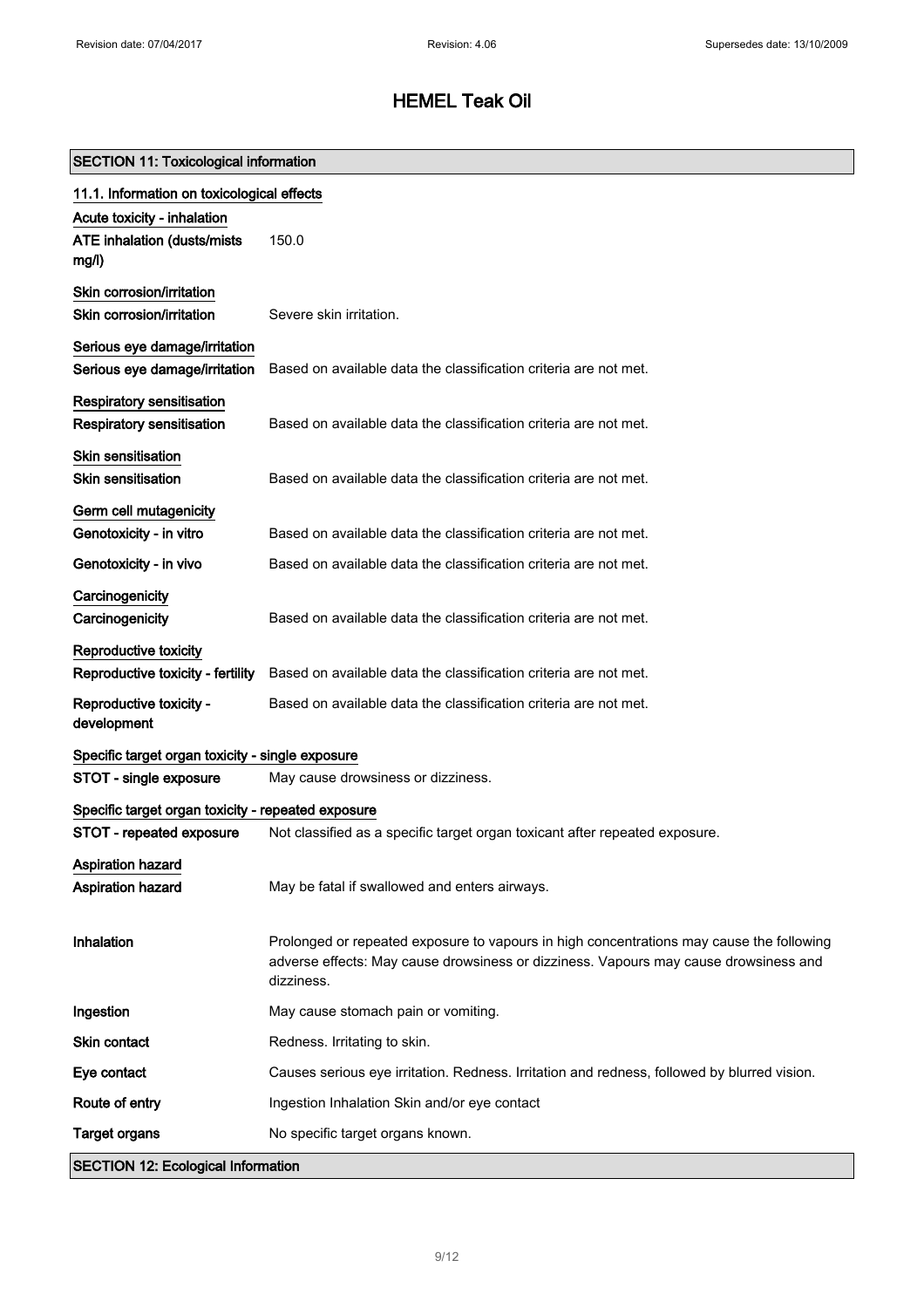| Ecotoxicity                                | Dangerous for the environment if discharged into watercourses. The product contains a<br>substance which may have hazardous effects on the environment.                                                                                                                                                                                                                |
|--------------------------------------------|------------------------------------------------------------------------------------------------------------------------------------------------------------------------------------------------------------------------------------------------------------------------------------------------------------------------------------------------------------------------|
| 12.1. Toxicity                             |                                                                                                                                                                                                                                                                                                                                                                        |
| <b>Toxicity</b>                            | No information available.                                                                                                                                                                                                                                                                                                                                              |
| 12.2. Persistence and degradability        |                                                                                                                                                                                                                                                                                                                                                                        |
|                                            | Persistence and degradability The degradability of the product is not known.                                                                                                                                                                                                                                                                                           |
| 12.3. Bioaccumulative potential            |                                                                                                                                                                                                                                                                                                                                                                        |
| <b>Bioaccumulative potential</b>           | No data available on bioaccumulation.                                                                                                                                                                                                                                                                                                                                  |
| 12.4. Mobility in soil                     |                                                                                                                                                                                                                                                                                                                                                                        |
| <b>Mobility</b>                            | No information available.                                                                                                                                                                                                                                                                                                                                              |
| 12.5. Results of PBT and vPvB assessment   |                                                                                                                                                                                                                                                                                                                                                                        |
| Results of PBT and vPvB<br>assessment      | This product does not contain any substances classified as PBT or vPvB.                                                                                                                                                                                                                                                                                                |
| 12.6. Other adverse effects                |                                                                                                                                                                                                                                                                                                                                                                        |
| Other adverse effects                      | Dangerous for the environment.                                                                                                                                                                                                                                                                                                                                         |
| <b>SECTION 13: Disposal considerations</b> |                                                                                                                                                                                                                                                                                                                                                                        |
| 13.1. Waste treatment methods              |                                                                                                                                                                                                                                                                                                                                                                        |
| <b>General information</b>                 | The generation of waste should be minimised or avoided wherever possible. This material and<br>its container must be disposed of in a safe way. When handling waste, the safety precautions<br>applying to handling of the product should be considered. Care should be taken when<br>handling emptied containers that have not been thoroughly cleaned or rinsed out. |
| <b>Disposal methods</b>                    | Dispose of waste to licensed waste disposal site in accordance with the requirements of the<br>local Waste Disposal Authority.                                                                                                                                                                                                                                         |
| <b>SECTION 14: Transport information</b>   |                                                                                                                                                                                                                                                                                                                                                                        |
| 14.1. UN number                            |                                                                                                                                                                                                                                                                                                                                                                        |
| UN No. (ADR/RID)                           | 1263                                                                                                                                                                                                                                                                                                                                                                   |
| UN No. (IMDG)                              | 1263                                                                                                                                                                                                                                                                                                                                                                   |
| UN No. (ICAO)                              | 1263                                                                                                                                                                                                                                                                                                                                                                   |
| UN No. (ADN)                               | 1263                                                                                                                                                                                                                                                                                                                                                                   |
| UN No. (IATA)                              |                                                                                                                                                                                                                                                                                                                                                                        |
| 14.2. UN proper shipping name              |                                                                                                                                                                                                                                                                                                                                                                        |
| Proper shipping name<br>(ADR/RID)          | <b>PAINT</b>                                                                                                                                                                                                                                                                                                                                                           |
| Proper shipping name (IMDG)                | PAINT (CONTAINS Naphtha (petroleum), hydrotreated heavy, 3-iodo-2-propynyl<br>butylcarbamate)                                                                                                                                                                                                                                                                          |
| Proper shipping name (ICAO)                | <b>PAINT</b>                                                                                                                                                                                                                                                                                                                                                           |
| Proper shipping name (IATA)                |                                                                                                                                                                                                                                                                                                                                                                        |
| Proper shipping name (ADN)                 | <b>PAINT</b>                                                                                                                                                                                                                                                                                                                                                           |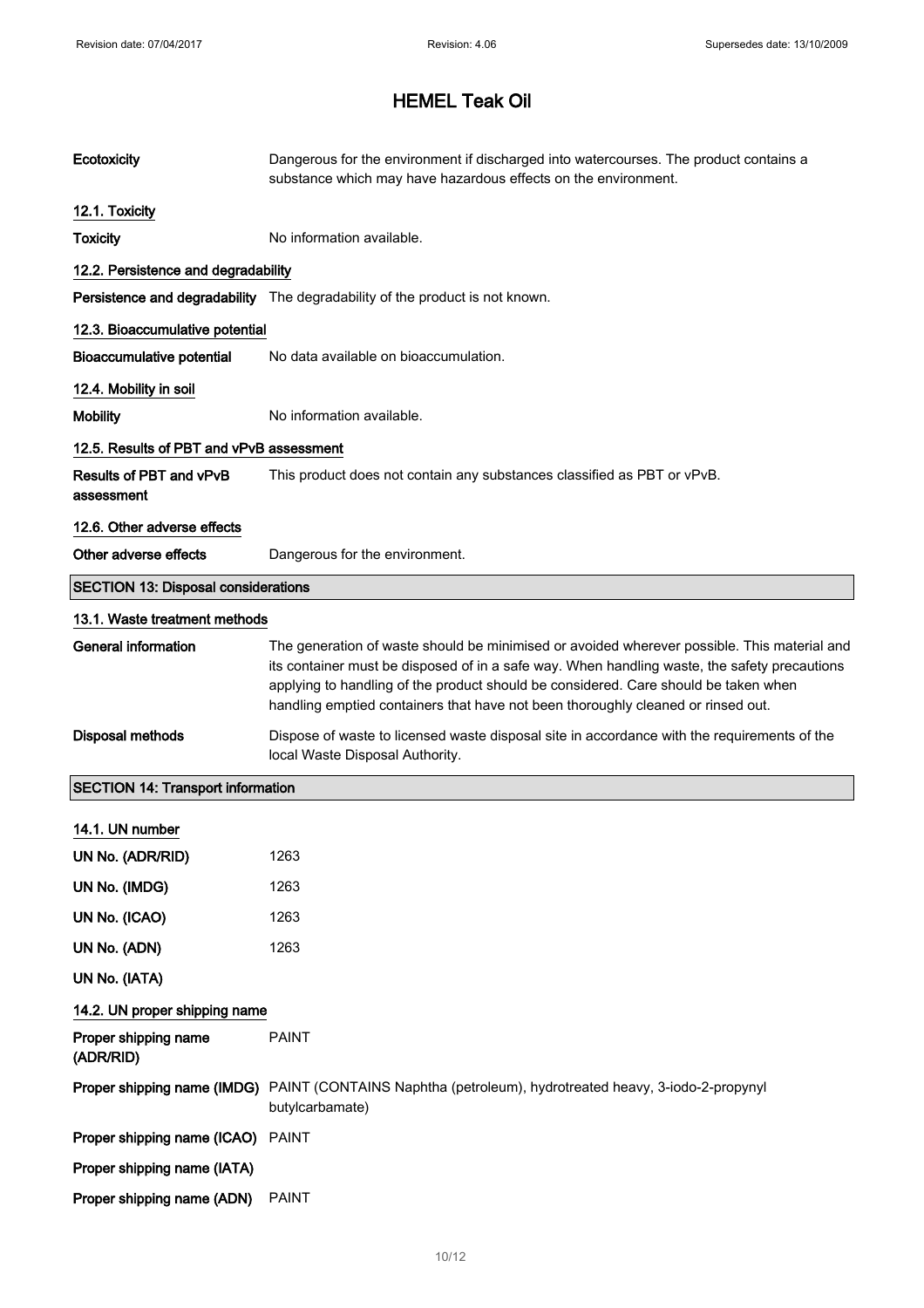### 14.3. Transport hazard class(es)

| <b>ADR/RID class</b>        | 3  |
|-----------------------------|----|
| ADR/RID classification code | F1 |
| ADR/RID label               | 3  |
| <b>IMDG class</b>           | 3  |
| ICAO class/division         | 3  |
| IATA class/division         |    |
| IATA secondary risk         |    |
| ADN class                   | 3  |
|                             |    |

#### Transport labels



| 14.4. Packing group       |   |
|---------------------------|---|
| ADR/RID packing group     | Ш |
| <b>IMDG packing group</b> | Ш |
| ADN packing group         | Ш |
| ICAO packing group        | Ш |
|                           |   |

14.5. Environmental hazards

Environmentally hazardous substance/marine pollutant

### 14.6. Special precautions for user

| EmS                                                                               | $F-E$ , S-E |  |
|-----------------------------------------------------------------------------------|-------------|--|
| ADR transport category                                                            | 3           |  |
| <b>Emergency Action Code</b>                                                      | $\cdot$ 3Y  |  |
| <b>Hazard Identification Number</b><br>(ADR/RID)                                  | 30          |  |
| Tunnel restriction code                                                           | (D/E)       |  |
| 14.7. Transport in bulk according to Annex II of MARPOL and the IBC Code          |             |  |
| <b>Transport in bulk according to</b> Not applicable.<br>Annex II of MARPOL 73/78 |             |  |

and the IBC Code

SECTION 15: Regulatory information

### 15.1. Safety, health and environmental regulations/legislation specific for the substance or mixture